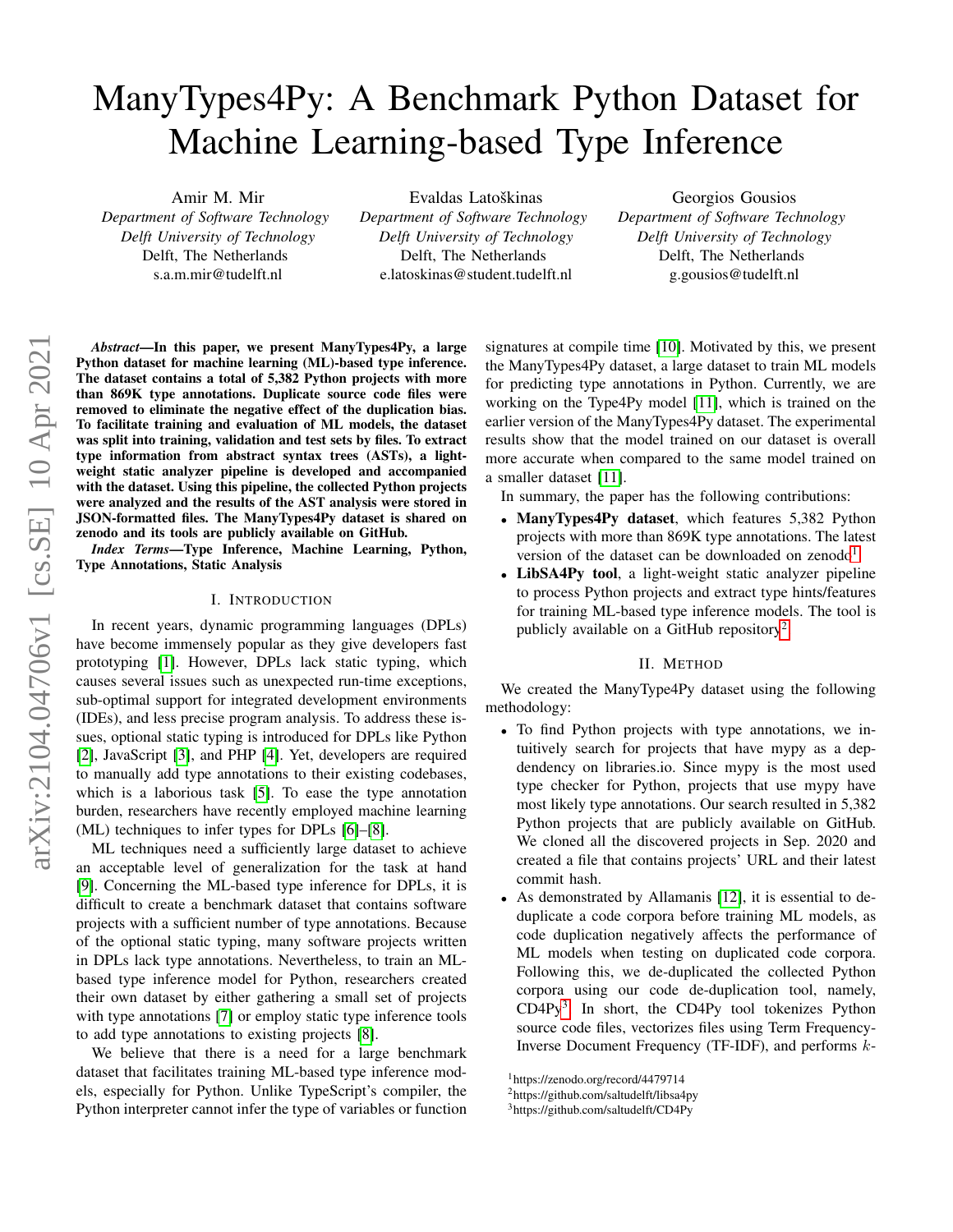

<span id="page-1-0"></span>Fig. 1. Overview of light-weight static analysis pipeline (LibSA4Py tool)

<span id="page-1-3"></span>TABLE I DUPLICATION STATISTICS ACROSS THE MANYTYPES4PY DATASET

| Duplication stats            | Value            |
|------------------------------|------------------|
| # Detected duplicate files   | 400,245 (78.43%) |
| # Detected clusters          | 45.836           |
| Avg. # of files per clusters | 8.73             |
| Median # of files per clones | 3.00             |
| Duplication ratio            | 69.45%           |

nearest neighbor search to identify candidate duplicates files.

- After removing duplicate files, we split the dataset into three sets by files, i.e., 70% training data, 10% validation data, and 20% test data. This is a common practice that is considered in recent research work [\[7\]](#page-4-8), [\[8\]](#page-4-6), concerning machine learning-based models for type inference.
- Given the de-duplicated code corpora and a list of files for the three sets, we ran light-weight static analysis pipeline, which is depicted in Figure [1.](#page-1-0) First, the Abstract Syntax Tree (AST) of Python source files are visited. Second, type hints and features are statically extracted from imports, modules, classes, and functions, inspired by recent ML-based type inference approaches [\[6\]](#page-4-5), [\[7\]](#page-4-8). Third, the seq2seq representation<sup>[4](#page-1-1)</sup> of source code files [\[13\]](#page-4-12) are generated by removing comments, string, number literals, and propagating types. Forth, common Natural Language Processing (NLP) practices such as tokenization and lemmatization are applied to identifier names in source code files. Finally, the processed Python projects are stored as a JSON-formatted file.

After completing all the aforementioned steps, a zip file is created which contains: (1) JSON file of processed Python projects (2) a file containing projects' URL and their latest commit hash (3) a file containing duplicate files in the dataset (4) a CSV file containing a list of files and their corresponding set. The helper scripts and instructions for preparing the dataset are publicly available on a GitHub repository<sup>[5](#page-1-2)</sup>.

#### III. DESCRIPTION

Before describing the characteristics of the ManyTypes4Py dataset, we first describe the duplication statistics across the dataset, which is shown in Table [I.](#page-1-3) The duplication ratio of the dataset is 69.45% as detected by the CD4Py tool. This is in line with the findings of Lopes et al. [\[14\]](#page-4-13), which showed that the Python ecosystem on GitHub has 71% file-level duplicates. It should be noted that the duplication ratio is obtained using the following formula:

(no. of duplicate files − no. of detected clusters) no. of source code files ∗ 100.0 (1)

After keeping a file from each duplicate cluster, we removed 354,409 duplicate files from the dataset.

The characteristics of the ManyTypes4Py are shown in Table [II](#page-1-3) after code de-duplication. Overall, the dataset has 5,382 Python projects and 183,916 source code files (i.e. .py files). 27.6% of source code files have type annotations, i.e., there is at least one type-annotated function in those files. Of 2,09[6](#page-1-4),[7](#page-1-5)97 functions in the dataset,  $53.8\%$  has comments<sup>67</sup> and 15.5% has return type annotations. However, Of 3,923,667 functions' arguments, 5.6% have comments and 12.2% have type annotations.

As shown in Table [II,](#page-1-3) there are a total of 869,825 type annotations and 67,060 unique types in the ManyTypes4Py dataset. To demonstrate the distribution of types, top 10 most frequent types in the dataset are shown in Figure [2.](#page-2-0) Of 869,825 types, 50.56% of them are present in the top 10 most frequent types. As can be observed from Figure [2,](#page-2-0) types follow a long-tail distribution. In other words, the majority of type annotations are either str, None, int, or bool.

As stated in Section [II,](#page-0-3) the dataset provides processed Python projects in JSON-formatted files, which contains various type hints and features. As of this writing, there are 23 fields in JSON-formatted files that are described in Table [III.](#page-3-0) Of 23 extracted fields, 16 of them are natural/contextual type hints or features that can be used for training ML-based

<span id="page-1-2"></span><span id="page-1-1"></span><sup>4</sup>Each token is aligned with a type if present. Otherwise, zero is inserted. <sup>5</sup>https://github.com/saltudelft/many-types-4-py-dataset

<span id="page-1-4"></span> $6$ Note that here comments are functions' docstring in Python, which can be a one-line description or a complete description of a function.

<span id="page-1-5"></span> $7$ Our LibSA4Py tool can detect Google, reST, and NumPy docstrings.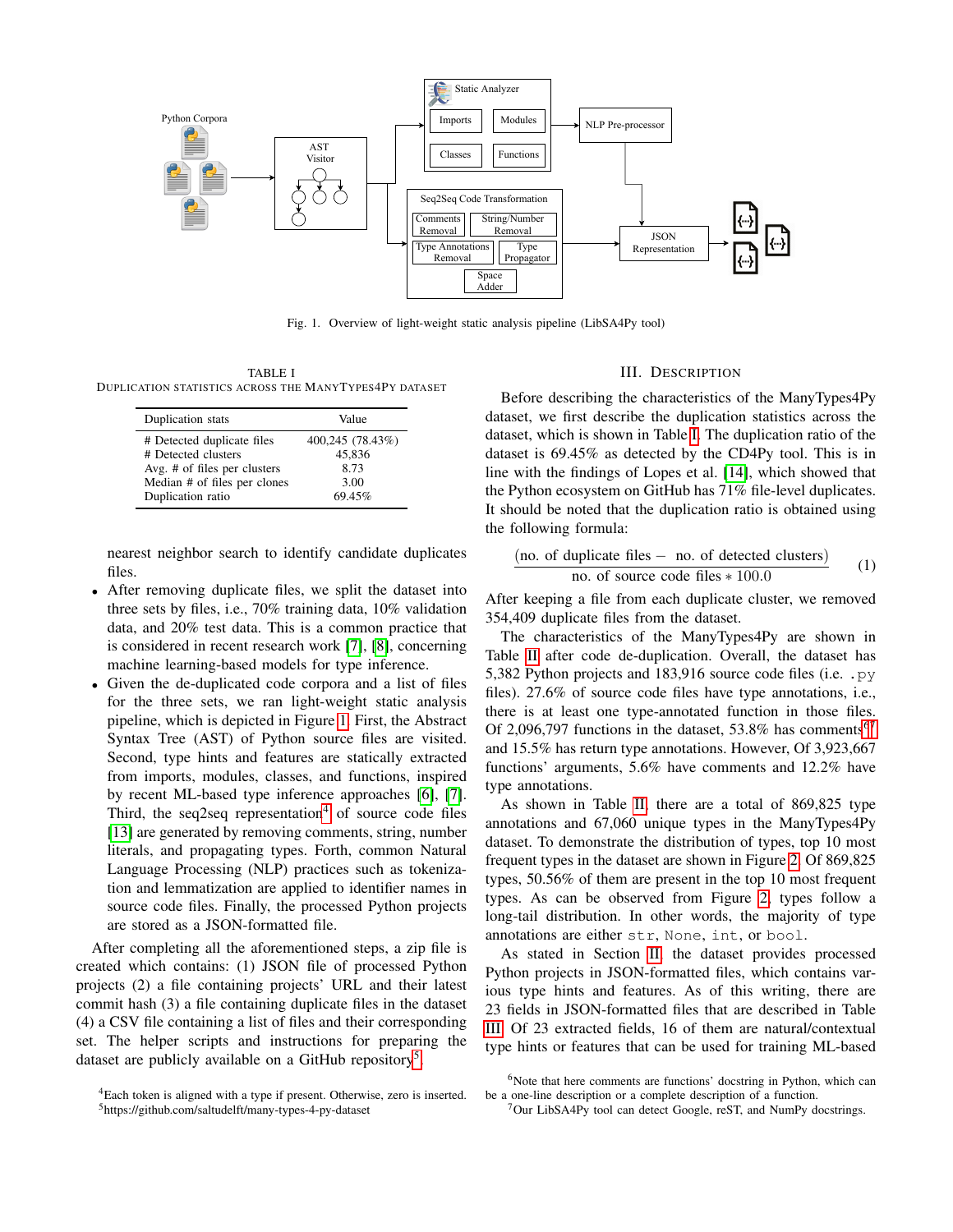| <b>Metrics</b>                                          | Dataset           |           |            |             |
|---------------------------------------------------------|-------------------|-----------|------------|-------------|
|                                                         | All               | Training  | Validation | <b>Test</b> |
| Repositories <sup>a</sup><br>Lines of code <sup>b</sup> | 5.382<br>22M      | 4.913     | 2.789      | 3,796       |
| Files                                                   | 183.916           | 132,409   | 14.675     | 36.832      |
| with type annotations                                   | 50,838 (27.6%)    | 36,542    | 4.105      | 10.191      |
| <b>Functions</b>                                        | 2,096,797         | 1,509,048 | 169.519    | 418,230     |
| with comment                                            | 1,129,573 (53.8%) | 812.632   | 91.325     | 225.616     |
| with return type annotations                            | 325,532 (15.5%)   | 234.319   | 26,104     | 65.109      |
| Arguments                                               | 3,923,667         | 2,822,699 | 310,685    | 790,283     |
| with comment                                            | 220,976 (5.6%)    | 159,453   | 16.924     | 44.599      |
| with type annotations.                                  | 480,793 (12.2%)   | 347,898   | 37,148     | 95,747      |
| <b>Types</b>                                            | 869,825           | 347,898   | 89.334     | 192,102     |
| unique                                                  | 67,060            | 53.614    | 13.995     | 23.572      |

TABLE II CHARACTERISTICS OF THE MANYTYPES4PY DATASET

<sup>a</sup> Note that there is an intersection among repositories in the three sets as the dataset is split

by files.

<sup>b</sup> Comments and blank lines are ignored when counting lines of code.



<span id="page-2-0"></span>Fig. 2. Top 10 most frequent types in the ManyTypes4Py dataset

type inference models. For instance, the name field stores the name of a class or a function, which is a natural source of information for predicting types [\[6\]](#page-4-5). The ret\_exprs and params\_occur fields provide return expression(s) of a function and usages of functions' parameter(s) in its body, respectively. These are considered contextual type hints, i.e., the context in which a variable or an argument is used provides a hint for predicting types [\[7\]](#page-4-8). Also, the untyped\_seq and typed seq fields provide the normalized seq2seq representation of a Python source code file and the type of identifiers in the file, respectively. They both can directly be used for training an ML-based type inference model.

# IV. APPLICATIONS

*a) ML-based type inference:* In this task, ML models are trained to predict the type of functions' arguments, return types, and variables for DPLs (e.g. Python). To do so, the AST of source code files are analyzed to extract features that give a hint for predicting types. By processing ASTs, the ManyTypes4Py dataset provides common features, i.e., natural and contextual type hints that can be employed to create code embeddings and train an ML model. Moreover, the provided seq2seq representation of source code files gives the full context around identifiers.

*b) Learning-based code completion:* In this application, an ML model is expected to predict part of a word or token for a function or a variable. For DPLs, code completion is a challenging task as there is no type information available. To overcome this, ASTs are statically analyzed while providing type information [\[15\]](#page-4-14). The ManyTypes4Py dataset can be used as a baseline for training a code completion model as it provides partial type annotations for functions and variables. Also, our AST analysis pipeline (LibSA4Py tool) can further be extended to infer types of nodes and variables for simple cases.

#### V. LIMITATIONS

Currently, our static analysis pipeline cannot parse source code files in Python 2. Therefore, Python2-style type annota-tions<sup>[8](#page-2-1)</sup> cannot be extracted. Due to this limitation, about  $1\%$ of source code files in the dataset cannot be parsed.

### VI. RELATED WORK

There are several Python code corpora that can be used for machine learning-based type inference. Recently, Allamanis et al. [\[8\]](#page-4-6) proposed the Typilus model, which is a graphbased neural model that predicts type annotations for Python. The Typilus model [\[8\]](#page-4-6) is accompanied by a dataset that contains 600 Python projects. Moreover, the source code files of Typilus' dataset are converted to graph representations that are only suitable for training the Typilus model. The Many-Types4Py dataset provides JSON-formatted analyzed source

<span id="page-2-1"></span><sup>8</sup>https://www.python.org/dev/peps/pep-0484/#suggested-syntax-forpython-2-7-and-straddling-code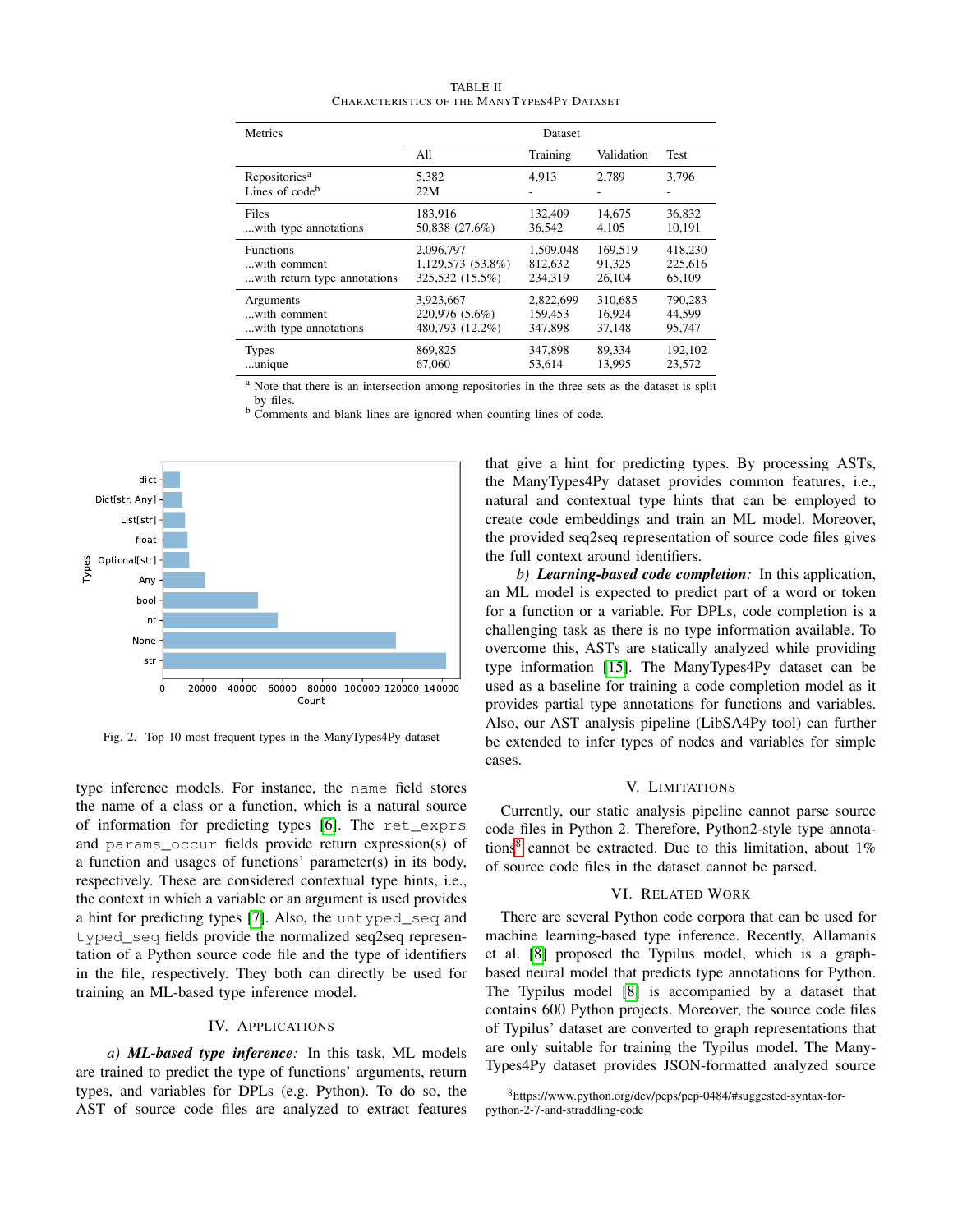| TABLE III                                                                            |  |
|--------------------------------------------------------------------------------------|--|
| DESCRIPTION OF FIELDS IN THE JSON FILE OF PROJECTS PRODUCED BY THE LIBSA4PY PIPELINE |  |

<span id="page-3-0"></span>

| Field Name in the JSON | Description                                                                           |  |  |  |
|------------------------|---------------------------------------------------------------------------------------|--|--|--|
| Project                |                                                                                       |  |  |  |
| author/repo            | The name of a project and its author on the GitHub URL                                |  |  |  |
| src_files              | Contains the path of a project's source code files                                    |  |  |  |
| file_path              | The path of a source code file to differentiate it with other files                   |  |  |  |
| Module                 |                                                                                       |  |  |  |
| untyped_seq            | The normalized seq2seq representation of an analyzed source code file                 |  |  |  |
| typed_seq              | Contains the type of identifiers in untyped_seq if present. Otherwise 0 is inserted.  |  |  |  |
| imports                | Contains the name of imports in an analyzed source code file                          |  |  |  |
| variables              | Contains variables' name and their type defined in a module (i.e. global variables)   |  |  |  |
| classes                | Contains the JSON object of analyzed classes in a module which is described below     |  |  |  |
| funcs                  | Contains the JSON object of analyzed functions in a module, which are described below |  |  |  |
| set                    | The set to which a source code file belongs to, i.e., train, valid, test              |  |  |  |
|                        | Class                                                                                 |  |  |  |
| name                   | The name of an analyzed class in a module                                             |  |  |  |
| variables              | Contains class variables' name and their type if present                              |  |  |  |
| funcs                  | Contains the JSON object of analyzed functions in a class, which are described below  |  |  |  |
| Function               |                                                                                       |  |  |  |
| name                   | The name of an analyzed function in either a class or a module                        |  |  |  |
| params                 | Contains an analyzed function's parameter names and their type if present             |  |  |  |
| ret_exprs              | Contains the return expression(s) of an analyzed function                             |  |  |  |
| ret_type               | The return type of an analyzed function if present                                    |  |  |  |
| variables              | Contains local variables' name and their type in an analyzed function                 |  |  |  |
| params_occur           | Contains parameters and their usages in the body of an analyzed function              |  |  |  |
| docstring              | Contains doesting of an analyzed function if present, which has the below subfields   |  |  |  |
| docstring.func         | One-line description of an analyzed function if present                               |  |  |  |
| docstring.ret          | Description of what an analyzed function returns if present                           |  |  |  |
| docstring.long_descr   | Long description of an analyzed function if present                                   |  |  |  |

code files that contains useful type hints for training various machine learning models. Raychev et al. [\[16\]](#page-4-15) published the Python-150K dataset in 2016, which contains 8,422 Python projects. Unlike our dataset, the Python-150K dataset [\[16\]](#page-4-15) is not collected solely for the ML-based type inference task, meaning that a large number of projects in the dataset may not have type annotations at all, especially given the time that the dataset was created. Allamanis [\[12\]](#page-4-11) showed that the Python-150K dataset suffers from code duplication despite the removal of project forks.

### VII. CONCLUSION

In this paper, we present the ManyTypes4Py dataset, a benchmark Python dataset for ML-based type inference. It contains 5,382 Python projects from GitHub with more than 869K type annotations. The collected Python projects were deduplicated by removing duplicate source code files to ensure that trained ML models do not have duplication bias. Using the

accompanying LibSA4Py tool, the AST of Python source code files were analyzed to provide 16 type hints plus a seq2seq representation for training ML-based type inference models. For each analyzed project, the result of the AST analysis is saved in a JSON-formatted file. Although the dataset's main application is ML-based type inference, it can be a useful baseline for learning-based code completion.

In the near future, we will extend our static analysis pipeline (LibSA4Py tool) to add more type annotations to the dataset by implementing cheap and simple type inference heuristics. Also, we will perform data and control flow analysis to create graph representation of source code files for training graphbased neural models. To include more projects with type annotations, we will consider projects that use other type checkers other than mypy.

### ACKNOWLEDGMENT

This research work was funded by H2020 grant 825328 (FASTEN).